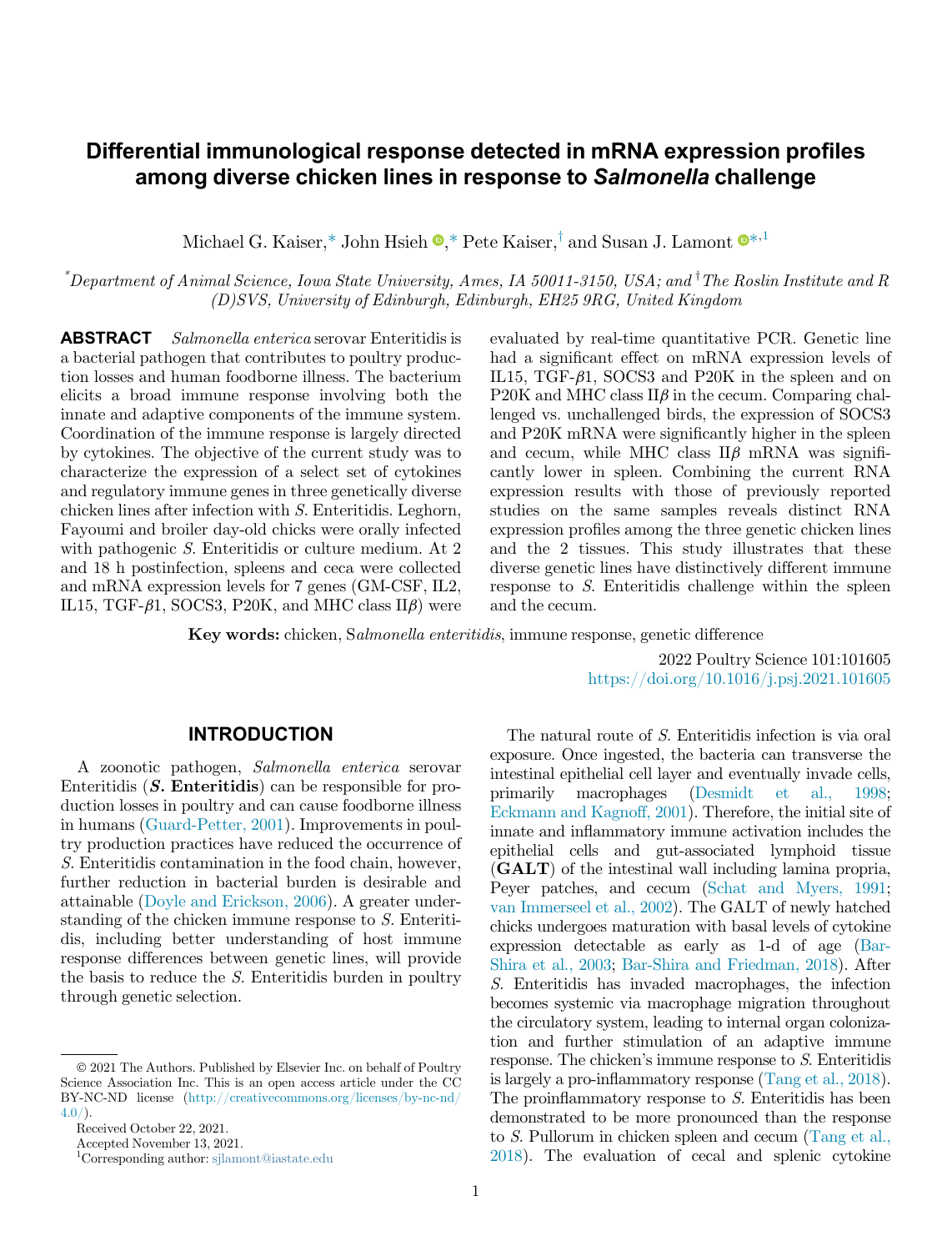expression can be considered representative of localized and systemic host response to S. Enteritidis, respectively.

In addition to their role in the initial innate response to pathogen challenge, macrophages are involved in transitioning to adaptive immune responses [\(Qureshi, 2003](#page-7-8)). Granulocyte-macrophage colony-stimulating factor (GM-CSF) is a pivotal cytokine for the initial activation of macrophages and other phagocytic cells and has been reported to drive differentiation of dendritic cells in mammals and avian bone marrow cells [\(Avery et al., 2004](#page-7-9)). The Major Histocompatibility Complex (MHC) class II is central in the initiation of an adaptive immune response. The MHC class II receptor is involved with antigen presentation between antigen presenting cells and T-cells. The MHC class II is a heterodimer comprised of alpha and beta chains expressed primarily on antigen presenting cells including macrophages, dendritic cells, and phagocytes. Variation among avian MHC haplotypes contributes to host resistance or susceptibility to many pathogens (for review see [Miller and Taylor, 2016\)](#page-7-10).

In avian species, as in mammals, a balanced adaptive immune response centers on properly coordinated Th1 and Th2 cell activation and regulation by Treg cells ([Degen et al., 2005](#page-7-11); [Mayne et al., 2007\)](#page-7-12). In chickens Interleukin 2 (IL2) and IL15 are cytokines with primary activities of T cell proliferation and natural killer cell activity enhancement [\(Lillehoj et al., 2001\)](#page-7-13). A controlled and balanced inflammatory response is maintained in part by anti-inflammatory Treg cytokines such as transforming growth factor- $\beta$ 1 (TGF- $\beta$ 1) and IL10 ([Rothwell et al., 2004;](#page-7-14) [Belkaid and Rouse, 2005](#page-7-15); [Swaggerty et al., 2006;](#page-7-16) [He et al., 2011\)](#page-7-17). In poultry, splenic expression levels of IFN-  $\gamma$  and TGF- $\beta$ 1 mRNA were elevated during early stages of an initial immune response to S. Typhimurium [\(Beal et al., 2004](#page-7-18)). In an in vitro study, S. Enteritidis-exposed heterophils from a Salmonella resistant line had elevated proinflammatory cytokine mRNA expression but reduced  $TGF- $\beta$ 1 when$ compared to a susceptible line ([Swaggerty et al., 2006](#page-7-16)). In mice, suppressor of cytokine signaling 3 (SOCS3) modulates expression of proinflammatory cytokines such as IL6 in murine macrophages and neutrophils ([Fujimoto and Naka, 2003\)](#page-7-19). In mouse dendritic cells, SOCS3 inhibits IL12 expression, thus directing the adaptive immune response toward a Th2 response ([Li et al., 2006](#page-7-20)).

Genetic line differences have been described for the immune response in chickens to S. Enteritidis ([Swaggerty et al., 2014\)](#page-7-21), Campylobacter jejuni (C.  $j$ ejuni, [Swaggerty, 2017](#page-7-22)). In these studies, lines were differentially selected for high and low proinflammatory cytokines expression and the resulting high line was more resistant to both S. Enteritidis and C. jejuni. Additionally, genetic line differences have been demonstrated for resistance to S. Pullorum when comparing Rhode Island Red, local Chinese line and a dwarf layer synthetic line ([Li et al., 2018\)](#page-7-23). The objective of this study was to determine genetic line differences in the mRNA expression

level of a select set of cytokines and immune regulatory genes after early age exposure of chickens to S. Enteritidis to gain more insight into the genetics of host immune response.

# MATERIALS AND METHODS Animals and Experimental Design, Salmonella Challenge and Tissue **Collections**

Three genetically distant chicken lines were utilized. They originated from a closed-population broiler breeder male line, a highly inbred Leghorn line and a highly inbred Fayoumi line ([Lamont, 2003](#page-7-24)). The protocols for housing, Salmonella challenge and tissue collections have previously been described [\(Abasht et al.,](#page-6-0) [2009\)](#page-6-0). Briefly, 24 chicks from each line were equally divided into two BSL-2 animal rooms. The chicks were housed on wood chip-covered floors, received no vaccinations, and were given access to water and feed ad libitum that met or exceeded National Research Council requirements ([1994\)](#page-7-25). At 1 d of age, the chicks were either challenged with  $1 \times 10^4$  cfu of S. Enteritidis via intraesophageally inoculation in 0.25 mL of Luria-Bertani broth, or mock-inoculated with 0.25 mL of Luria-Bertani broth. At 2 or 18 h postinoculation (PI), chicks were euthanized by cervical dislocation. The spleen and 1 cecum from each chick were aseptically extracted and rinsed with sterile PBS. The cecal samples were flushed with sterile PBS to remove the internal contents. Samples were snap-frozen in liquid nitrogen and stored at -80°C until RNA extraction. All animal procedures were approved by the Institutional Animal Care and Use Committee and conducted accordingly.

### Total RNA Isolation and Quantitative PCR

Total RNA was isolated following the manufacturer's directions with an RNAqueous Kit (QIAGEN, Germantown, MD). Expression levels were evaluated for GM-CSF, IL2, IL15, and TGF- $\beta$ 1 mRNA and 28S rRNA using published primers [\(Kaiser et al., 2000;](#page-7-26) [Kaiser and Lamont,](#page-7-27) [2002;](#page-7-27) [Kogut et al., 2003](#page-7-28); [Avery et al., 2004](#page-7-9)). Using the web-based software, Primer3, primers were designed  $for$   $SOCS3$   $(F- 5'GCCCAGGTGATGGTGTA3',$  $R-$ 5'CTTAGAGCTGAACGTCTTGAGG3' from AF424806), P20K (F- 5' CTAGGGAGCGGAACTA-CACG'3, R- 5'GTTTGGGAAGCAGCATTCAT3' from NM205422.1) and MHC class Πβ (F- 5′GTGCAGAGGA<br>GCCTGGAG3' B-5′CGTTCAGGAACCACTTCACC3' GCGTGGAG3', R- 5′CGTTCAGGAACCACTTCACC3' from U02881). The genes were selected because they represented classical immune response to intercellular pathogens and/or were differentially expressed in prior microarray experiments of chickens challenged with S. Enteritidis ([Zhou and Lamont, 2007](#page-8-1)). Quantitative reverse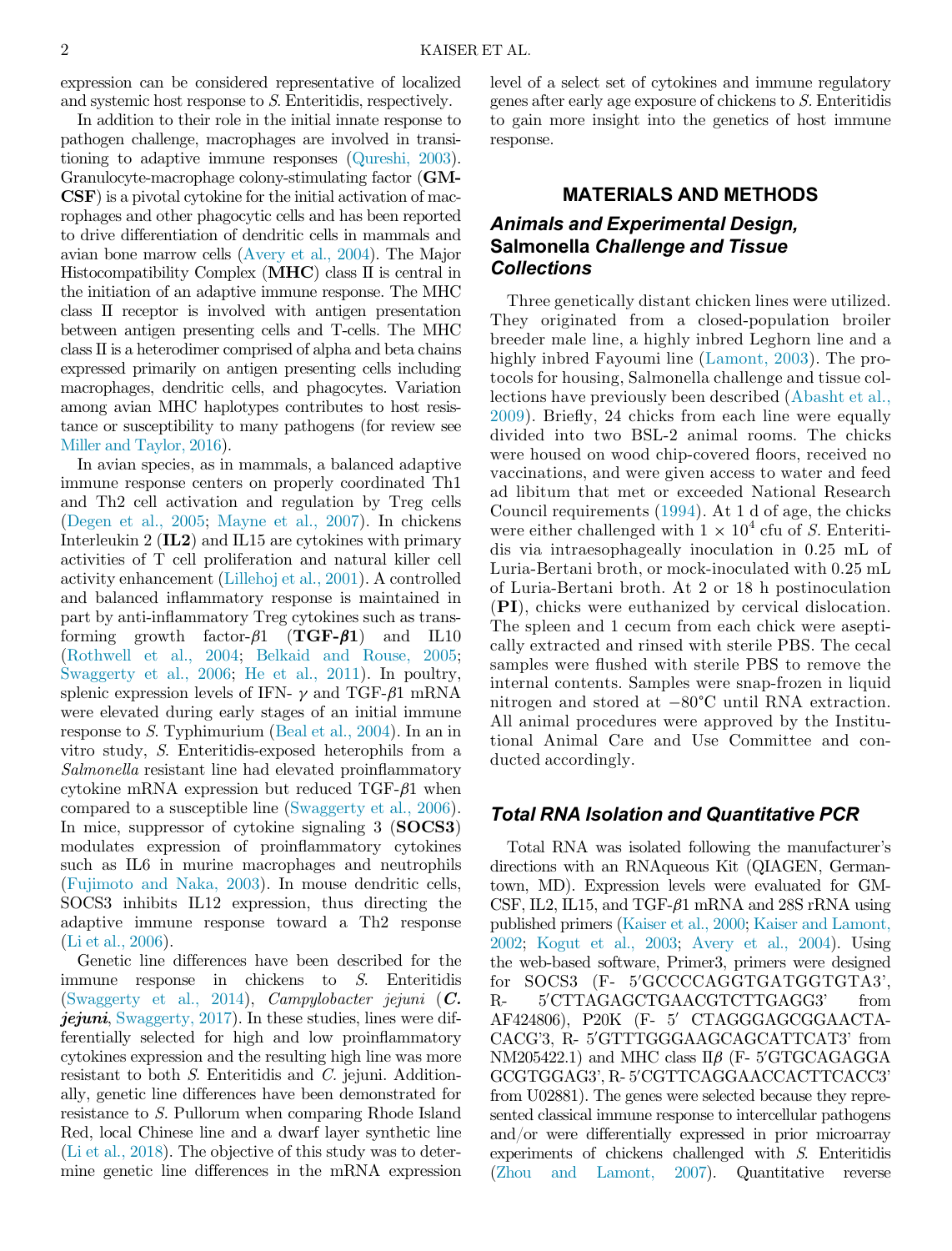transcriptase PCR (qRT-PCR) was performed using a

Adj. Ct = 
$$
\{40 - [(\text{Mean C}t_{\text{test gene}} + [(\text{Median}_{28S}) - (\text{Mean C}t_{28S})]) * (\text{Slope}_{\text{test gene}}/\text{Slope}_{28S})]\}
$$

QuantiTect SYBR Green RT-PCR kit (QIAGEN) as previously described [\(Kaiser et al., 2006\)](#page-7-29). The relative mRNA expression levels were adjusted for PCR efficiency and the starting template concentration was normalized with 28S rRNA qRT-PCR values.

Adjusted Ct value is calculated by:

#### Statistical Analysis

Quantitative PCR statistical analyses were performed with JMP ([SAS Institute, 2000](#page-7-30)). For each gene, the General Linear Model was used where  $y =$  adjusted Ct values of gene and fixed main effects were line (broiler, Leghorn and Fayoumi), time post-infection (2 or 18 h) and challenge (S. Enteritidis or mock-infected) and random effect of PCR plate. All 2-way interactions were tested; the final model for each gene removed all 2-way interactions of fixed main effects for which  $P \geq 0.15$ . Comparisons within significant variables were ranked by Tukey Honestly Significant differences test (HSD; SAS, 2000; Cary, NC).

Cluster analysis was conducted on the combined data of the current study with that of 2 previous studies ([Cheeseman et al., 2007](#page-7-31); [Abasht et al., 2009](#page-6-0)) that evaluated expression of different genes on the same RNA samples. Genes were assigned into five immune function categories (Th1, Th2, Treg, inflammation, and innate responses; [Table 1](#page-2-0)). Recognizing the pleotropic nature of some cytokines, each gene was assigned to only one primary, functional category. The adjusted Ct values were imported into R (version 4.1.0) and log2 fold changes were calculated as the difference of the challenged vs.

<span id="page-2-0"></span>Table 1. Functional grouping by immune response and source of RNA expression data for the purpose of conducting combined analysis.

| Immune functional group | Gene                 | Source of data         |
|-------------------------|----------------------|------------------------|
| Innate                  | TLR4                 | Abasht et al., 2009    |
|                         | TLR2                 | Abasht et al., 2009    |
|                         | TLR5                 | Abasht et al., 2009    |
| Inflammation            | $_{\rm GM-CSF}$      | Current study          |
|                         | $MIP-1\beta$         | Cheeseman et al., 2007 |
|                         | IL8                  | Cheeseman et al., 2007 |
|                         | $IL1\beta$           | Cheeseman et al., 2007 |
| Th <sub>1</sub>         | IL15                 | Current study          |
|                         | $\Pi.2$              | Current study          |
|                         | IL12 $\alpha$        | Cheeseman et al., 2007 |
|                         | $IL12\beta$          | Cheeseman et al., 2007 |
|                         | IL18                 | Cheeseman et al., 2007 |
|                         | IFN- $\nu$           | Cheeseman et al., 2007 |
|                         | MHC $\text{II}\beta$ | Current study          |
| $T_{reg}$               | $TGF-61$             | Current study          |
|                         | SOCS <sub>3</sub>    | Current study          |
|                         | P20K                 | Current study          |
| Th <sub>2</sub>         | IL10                 | Cheeseman et al., 2007 |
|                         | IL6                  | Cheeseman et al., 2007 |

nonchallenged average Ct values within the 6 groups  $(3 \text{ lines} \times 2 \text{ tissues})$ . Times were pooled because of little effect on gene expression. Hierarchical clustering of the genes was performed by tissue, plotted with heatmap.2 function from the gplots package in R and the optimal number of clusters was determined with the average silhouette method from the NbClust package in R.

### RESULTS

### Effect of S. Enteritidis Challenge on Immune Gene mRNA Expression Levels

The S. Enteritidis challenged chicks had significantly higher SOCS3 and P20K mRNA expression in both spleen and cecum than did unchallenged chicks ([Table 2](#page-3-0), [Figures 1A](#page-4-0) and [1B](#page-4-0)). For MHC class  $\rm II\beta$ , however, challenged chicks had significantly lower splenic mRNA expression than unchallenged chicks [\(Figure 1A](#page-4-0)).

## Effect of Genetic Line on Immune Gene mRNA Expression Levels

Genetic line had a significant effect on the mRNA expression of IL15, TGF- $\beta$ 1, SOCS3, and P20K in the spleen [\(Table 2;](#page-3-0) [Figure 1C](#page-4-0)). Leghorn spleens had significantly lower IL15 and significantly higher SOCS3 mRNA expression levels than the other 2 lines. Broiler spleens had significantly lower  $TGF- $\beta$ 1 mRNA express$ sion than the other lines. Leghorn spleens had significantly greater P20K mRNA expression than Fayoumi while the broilers were intermediate. Line had a significant effect on mRNA expression levels of MHC class  $\rm II\beta$ and P20K in the cecum [\(Table 2](#page-3-0); [Figure 1](#page-4-0)D). Both Fayoumi and Leghorns had higher MHC class  $II\beta$ mRNA expression in the cecum than the broiler lines, while the Leghorn only had higher P20K mRNA expression than the other lines.

### Effect of Tissue-Harvest Time on Immune Gene mRNA Expression Levels

Tissue-harvest time had little effect on mRNA expression, with significant effects on only 2 genes in the spleen ([Table 2\)](#page-3-0) and none in the cecum ([Table 2](#page-3-0)). Interleukin IL15 and P20K mRNA expression levels in spleens were significantly greater at 18 than 2 h.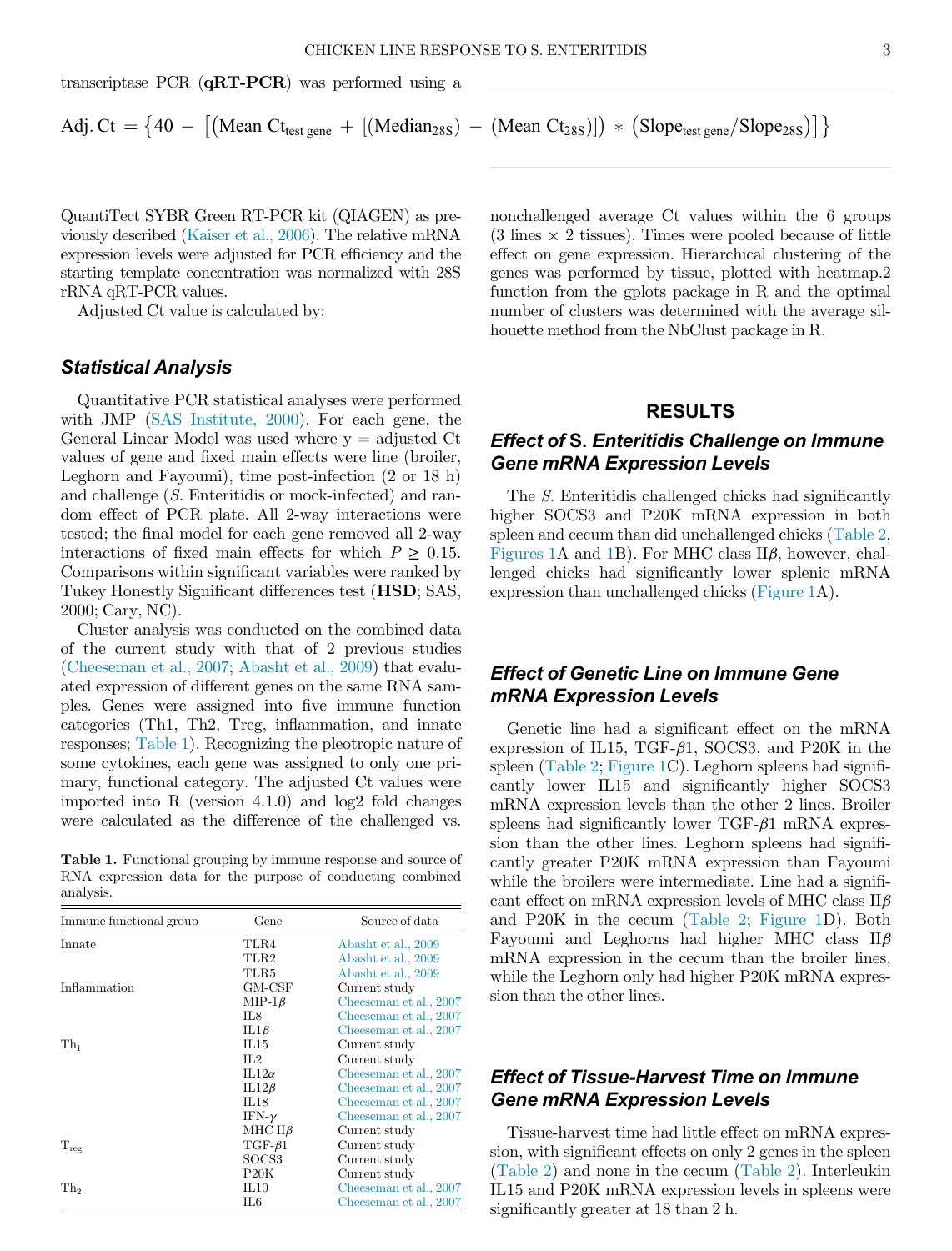| Tissue |                           |                      | Gene assay           |                        |                      |                      |                      |                      |
|--------|---------------------------|----------------------|----------------------|------------------------|----------------------|----------------------|----------------------|----------------------|
|        | Variable                  | GM-CSF               | IL2                  | IL15                   | $TGF-61$             | SOCS <sub>3</sub>    | P20K                 | MHC $II\beta$        |
| Spleen | Line<br>Challenge         | 0.62<br>0.93         | 0.71<br>0.89         | $0.00^{\circ}$<br>0.97 | 0.01<br>0.90         | 0.01<br>0.00         | 0.02<br>0.00         | 0.26<br>0.03         |
|        | Time                      | 0.43                 | 0.66                 | 0.00                   | 0.98                 | 0.27                 | 0.02                 | 0.66                 |
| Cecum  | Line<br>Challenge<br>Time | 0.49<br>0.56<br>0.09 | 0.12<br>0.87<br>0.67 | 0.36<br>0.13<br>0.15   | 0.57<br>0.49<br>0.39 | 0.32<br>0.01<br>0.84 | 0.00<br>0.01<br>0.50 | 0.00<br>0.57<br>0.46 |

<span id="page-3-0"></span>Table 2. Effect of genetic line, S. Enteritidis challenge, and tissue-harvest time on mRNA expression levels from spleen and cecum of three chicken lines (significance levels  $[P(F)]$  of values derived from GLM).

<sup>1</sup>Bolded values are  $P < 0.05$ .

# <span id="page-3-1"></span>Interactions of Fixed Effects on Immune Gene mRNA Expression Levels

Of the 42 two-way interactions, only 6  $(14\%)$  were significant at  $P \leq 0.05$  and therefore included in the final statistical model. There were two interactions of line by time postinfection. The Leghorn spleens at 2 h postinfection expressed significantly lower IL15 mRNA levels than all other harvest time by line groups  $(P = 0.03, \text{ data not})$ shown) and for MHC class  $\Pi \beta$  ( $P = 0.02$ ) expression in the cecum, Leghorns at 18 h were higher than broilers at either time point ([Figure 1](#page-4-0)E). The three significant interactions for line by challenge were on expression of SOCS3 ( $P$  < 0.01), P20K ( $P < 0.01$ ), and MHC class II $\beta$  ( $P < 0.04$ ) in the spleen [\(Figure 1F](#page-4-0)). In the main model, there was a single significant interaction of time postinfection and challenge; for IL2 expression in the spleen  $(P = 0.02, \text{ data not})$ shown) which did not differ when ranked by Tukey HSD.

## Joint Cluster Analysis of Three Studies on Immune Gene Expression Response to Infection in Spleen and Cecum Among the Three Genetic Lines

[Figure 2](#page-5-0) displays the results of cluster analysis for each of the tissues with sample times pooled within tissue since sample times did not statistically differ. Hierarchical clustering analysis established the gene placement and distance across the heat map independent of the 5 predefined immune functional group. For both the spleen and cecum, gene expression profiles in response to S. Enteritidis challenge were line and tissue dependent ([Figure 2](#page-5-0)). Overall, the cecum showed stronger RNA expression changes relative to the spleen for the immune genes as shown in the bolder coloring of the fold changes in the heat maps. Cluster analysis with 19 genes from the 3 studies combined showed 5 clusters for spleen ([Figure 2](#page-5-0)A) and 4 clusters for cecum ([Figure 2](#page-5-0)B). The gene clusters are mostly composed of multiple functional groups rather than being based on a priori information about each gene's functional grouping, except for Cluster 4 of spleen, where 3 of the 4 inflammation genes (MIP-1 $\beta$ , IL1 $\beta$ , and IL8) were grouped [\(Figure 2](#page-5-0)A).

In the spleen ([Figure 2](#page-5-0)A), Cluster 4 (MIP-1 $\beta$ , IL1 $\beta$ , and IL8) and 5 (SOCS3, IL12 $\alpha$ , P20K, IL10, IL6, and IFN- $\gamma$ ) showed a strong increase in expression after S. Enteritidis infection for the Leghorn line that was generally absent in the broiler and Fayoumi lines. Cluster 1 (IL18, GM-CSF, IL2, TGF- $\beta$ 1, and MHC II $\beta$ ) and 3 (IL15, TLR4, and TLR2) were genes that had increased expression that was generally unique for the Fayoumi line with Cluster 3 genes being depressed in the Leghorn line. Cluster 2 contained  $IL12\beta$  and  $TLR5$ that did not show a strong response in the spleen for all 3 lines of birds.

In the cecum ([Figure 2B](#page-5-0)), Cluster 3 (SOCS3 and IL2), and 4 (TGF- $\beta$ 1, IL15, MHC II $\beta$ , IL18, TLR4, and P20K) showed an increase in expression for the Leghorn line; broiler, and Fayoumi lines also showed increased expression for Cluster 4 genes. Cluster 4 consisted of genes from Th1 (IL15, MHC II $\beta$  and IL 18), Treg (TGF- $\beta$ 1 and P20K), and Innate (TLR4) categories. Cluster 1  $(IL12\alpha, IL1\beta, IFN-\gamma, IL12\beta, and MIP-1\beta)$  contained genes that had decreased expression for all 3 lines. Cluster 2 (IL6, TLR2, TLR5, IL10, IL8, and GM-CSF) contained genes that did not show a strong response in the cecum for all 3 lines of birds.

### **DISCUSSION**

# Role of S. Enteritidis Challenge on GM-CSF, IL2, IL15, SOCS3, P20K, MHC Class II $\beta$ , and TGF-β1 mRNA Expression

After oral infection, the initial colonization occurs in the digestive tract, including the cecum. Colonization of the cecal lumen by S. Enteritidis can occur as early as 3 h postinfection whereas colonization of internal organs occurs sometime after 24 h postinfection [\(van Immerseel](#page-8-0) [et al., 2002\)](#page-8-0). A more rapid inflammatory cytokine response was observed in the intestinal tract (jejunum, ileum, and cecal tonsils) than spleen for 1-day-old chicks after exposure to S. Typhimurium ([Withanage et al.,](#page-8-2) [2004\)](#page-8-2). Of the RNA expression levels measured in the current study, an overall strong Th1 (MHC  $\text{II}\beta$ ) and Treg (P20K and SOCS3) response to S. Enteritidis challenge was observed in the spleen while a primarily Treg (SOCS3 and P20K) response was detected in the cecum. A distinct line effect of Th1 (MHC II $\beta$ ) and Treg (P20K) associated immune genes also had increased in response to S. Enteritidis challenge in the cecum of Leghorn and Fayoumi, suggesting the activation of a Th1 and Treg adaptive immune response in these lines.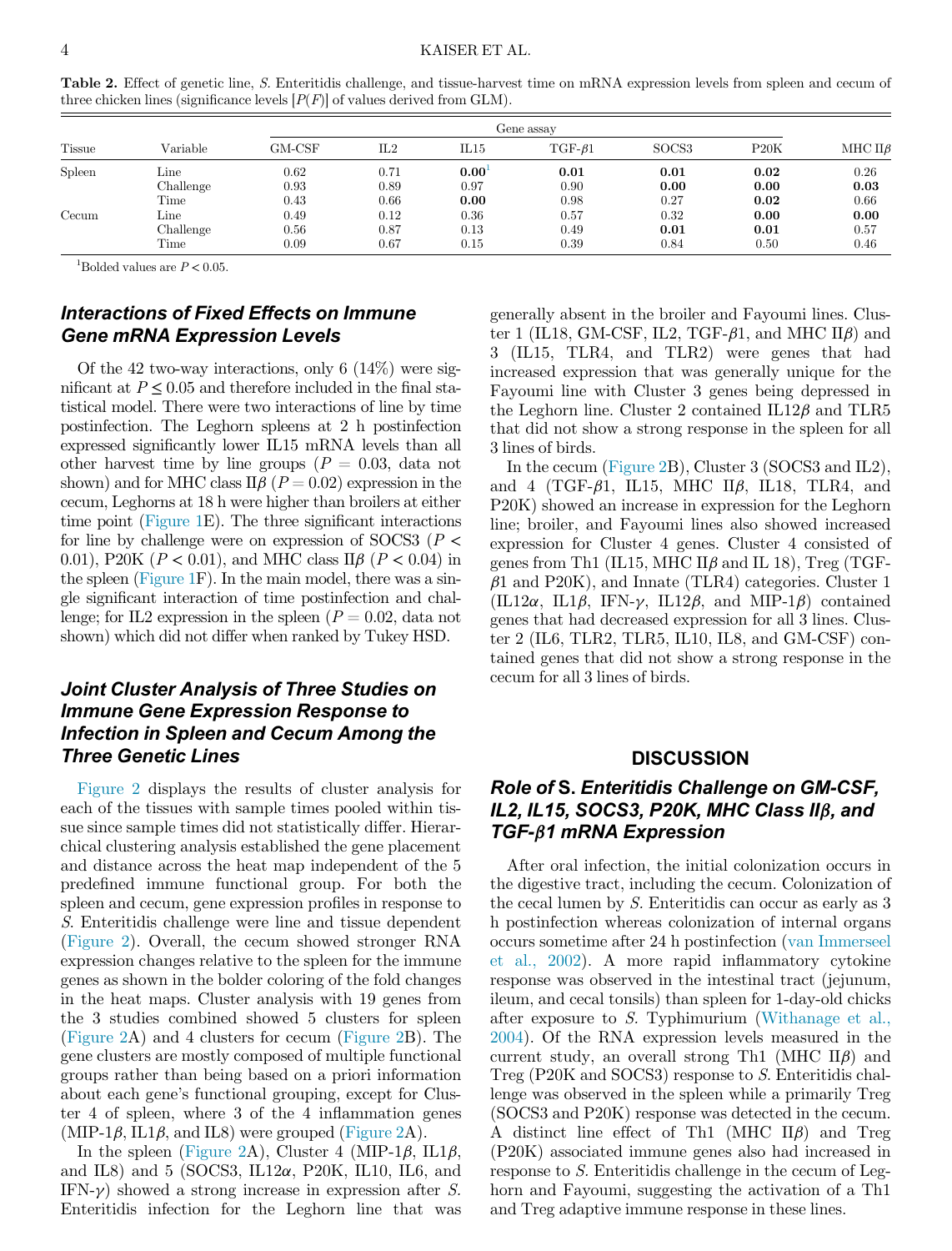<span id="page-4-0"></span>



a a

Gene

h

МНС ІІВ

 $\blacksquare$  Broiler



■2 Hour ■18 Hour

**Gene Expression by line** 

**P20K** 

umi oiles Formount

Leghornoi

MHC II<sub>B</sub>

umi oilet Mornardi



Figure 1. Mean mRNA expression levels for experimental variables with significant ( $P \le 0.05$ ) effect: S. Enteritidis challenge effect on (A) spleen and (B) cecum; line effect on (C) spleen and (D) cecum; (E) interaction of tissue-harvest time and line on cecum MHC class  $\rm II\beta$  mRNA expression levels and  $(F)$  interaction of line and S. Enteritidis challenge on spleen SOCS-3, P20K, and MHCII $\beta$  mRNA expression levels. For comparisons within a gene, different letters indicate a significant difference at  $P \le 0.05$  as determined by Tukey HSD test.

Given the previously reported minimum interval of 3 h between S. Enteritidis exposure and tissue colonization of the cecal lumen ([van Immerseel et al., 2002](#page-8-0)), it would be expected that at 18 h postinfection, the cecum would be colonized with *Salmonella* while the spleen may not yet be colonized. The mRNA expression data from the current study suggest that Th1 (IL15) and Treg (P20K) immune activation in the spleen is greater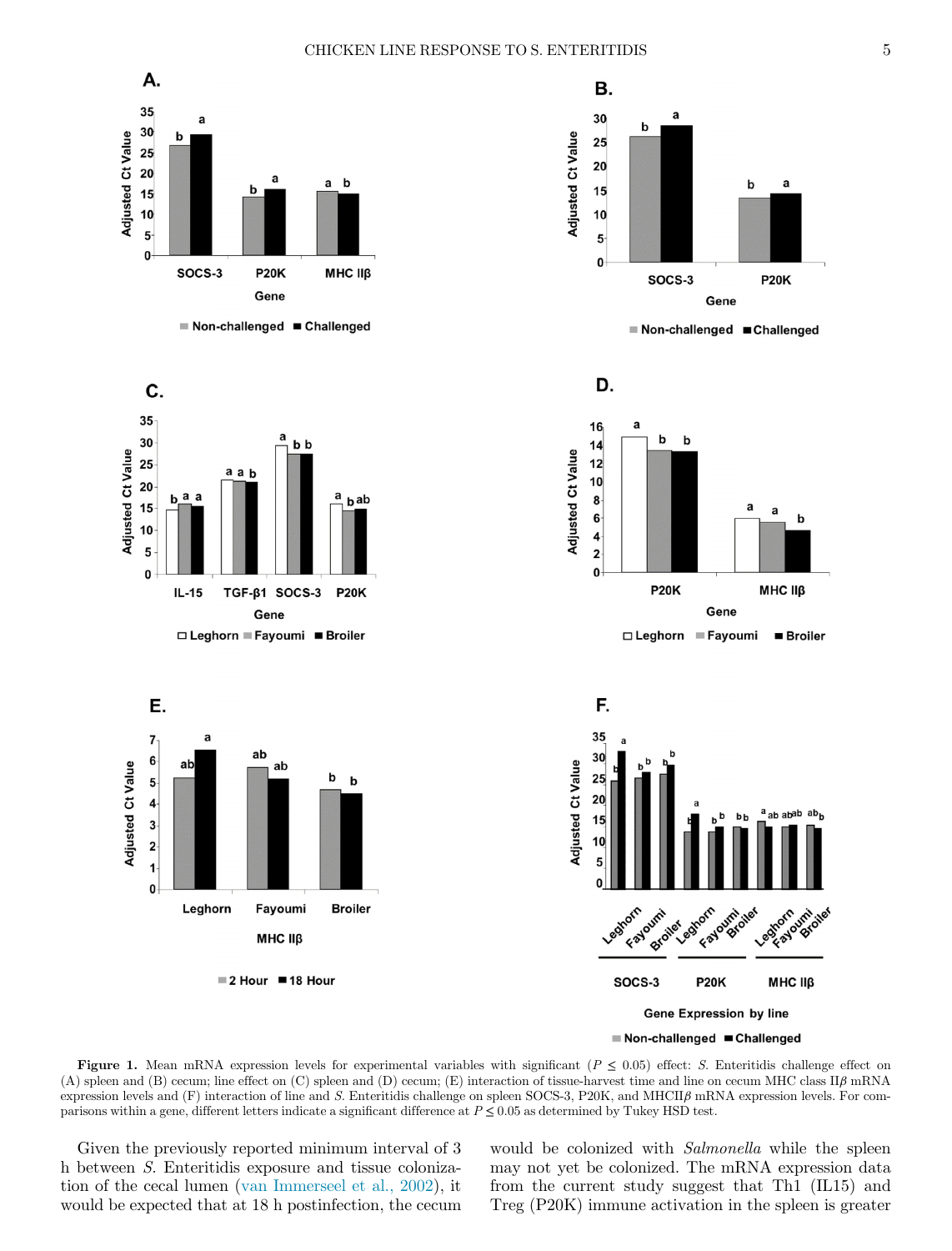Figure 2. The log2 fold change heat maps for combination of genes from Cheeseman et al., Abasht et al. and the current study for (A) spleen and (B) cecum and the three chicken lines. Genes are clustered based on hierarchical clustering and clusters are demarcated by dotted red lines. Red color represents increase log2 fold change and blue color represents decrease log2 fold change. Functional protein categories are shown to the left of the heat maps for inflammatory response (red), innate immune response (dark red), Th1 associated cytokines (yellow), Th2 associated cytokines (orange), and Treg associated cytokines (pink).

at 18 h than 2 h postinfection. To the best of the authors' knowledge, this is the first report of quantified RNA response to S. Enteritidis challenge 2 h postinfection in either the spleen or cecum of chickens. Furthermore, the mRNA expression profiles demonstrate the tissue-specificity of immune-related gene expression at a systemic (spleen) vs. a localized (cecum) site. Immune response differences of the systemic and localized systems have been demonstrated to be independent of each other in mice ([Alpan et al., 2001\)](#page-7-32), as well as suggested in chickens [\(Kaiser and Lamont, 2001\)](#page-7-33). The early differential expression of immune genes, particularly in the spleen, following pathogen exposure underscores the importance of coordinated immune response in early systemic pathogenic challenge.

In mice, dendritic cells transduced with SOCS3 decreased surface expression of MHC class II ([Li et al.,](#page-7-20) [2006](#page-7-20)). This suggests that the elevated expression of SOCS3 observed in challenged chicks may be suppressing MHC class  $\text{II}\beta$  expression in chicken spleen, thus shifting the Th1/Th2 paradigm toward that of a Th2 immune response to S. Enteritidis challenge via negative regulation of the JAK/STAT pathway. In mice, MHC class  $\Pi \beta$ <br>mRNA expression is upregulated by IFN- $\gamma$ mRNA expression is upregulated by IFN- $\gamma$  ([Trinchieri and Perussia, 1985\)](#page-8-3). One method by which a pathogen attempts to escape the immune system may be to induce SOCS3, thereby inhibiting IFN- $\gamma$  activation, in turn downregulating MHC class II $\beta$  expression  $downregulating$  MHC class  $II\beta$  expression ([Bertholet et al., 2003](#page-7-34); [He et al., 2011](#page-7-17)). We hypothesize that S. Enteritidis, an intracellular pathogen, induces SOCS3 as a means to interrupt the IFN- $\gamma$  pathway, which would include IL12, IL18, and MHC class  $\text{II}\beta$ , thereby circumventing activation of the host Th1 immune system.

Genetic lines significantly differed for mRNA expression levels of immune-related genes in both spleen and cecum. Of the 3 lines evaluated in this study, the Leghorn mRNA expression profile was the most unique, in that the expression profile of the Leghorn line tended to differ from the other two lines within the 5 functional gene groups. Leghorn spleens had higher mRNA expression levels for both regulatory genes  $(TGF- $\beta$ 1 and$ SOCS3) and the quiescent-related gene (P20K), but lower expression of IL15. Previous studies using the same spleen tissue samples demonstrated line differences in which Leghorn had lower TLR2, TLR4, and TLR5 mRNA expression levels in S. Enteritidis challenged chicks [\(Abasht et al., 2009](#page-6-0)) and overall higher mRNA expression levels of combined challenged and non-challenged chicks for proinflammatory chemokines (CXCLi2, CCLi2), the Treg cytokine IL10 and the Th1 cytokine IL12 $\alpha$  ([Cheeseman et al., 2007\)](#page-7-31). Leghorn ceca were previously reported to express greater mRNA levels of IL18 and lower levels of CCLi2, IL12 $\alpha$ , and IL12 $\beta$ than the other lines ([Cheeseman et al., 2007](#page-7-31)).

## Outcome of Joint Cluster Analysis on the mRNA Expression Profiles Following S. Enteritidis Challenge

RNA expression data from the current study was combined with data from two previous studies that evaluated RNA expression of different genes on the same samples (PSJ101605) to perform hierarchical cluster analysis. Immune gene RNA expression level in response to S. Enteritidis differed across the 3 genetic lines and was also tissue-dependent.

<span id="page-5-0"></span>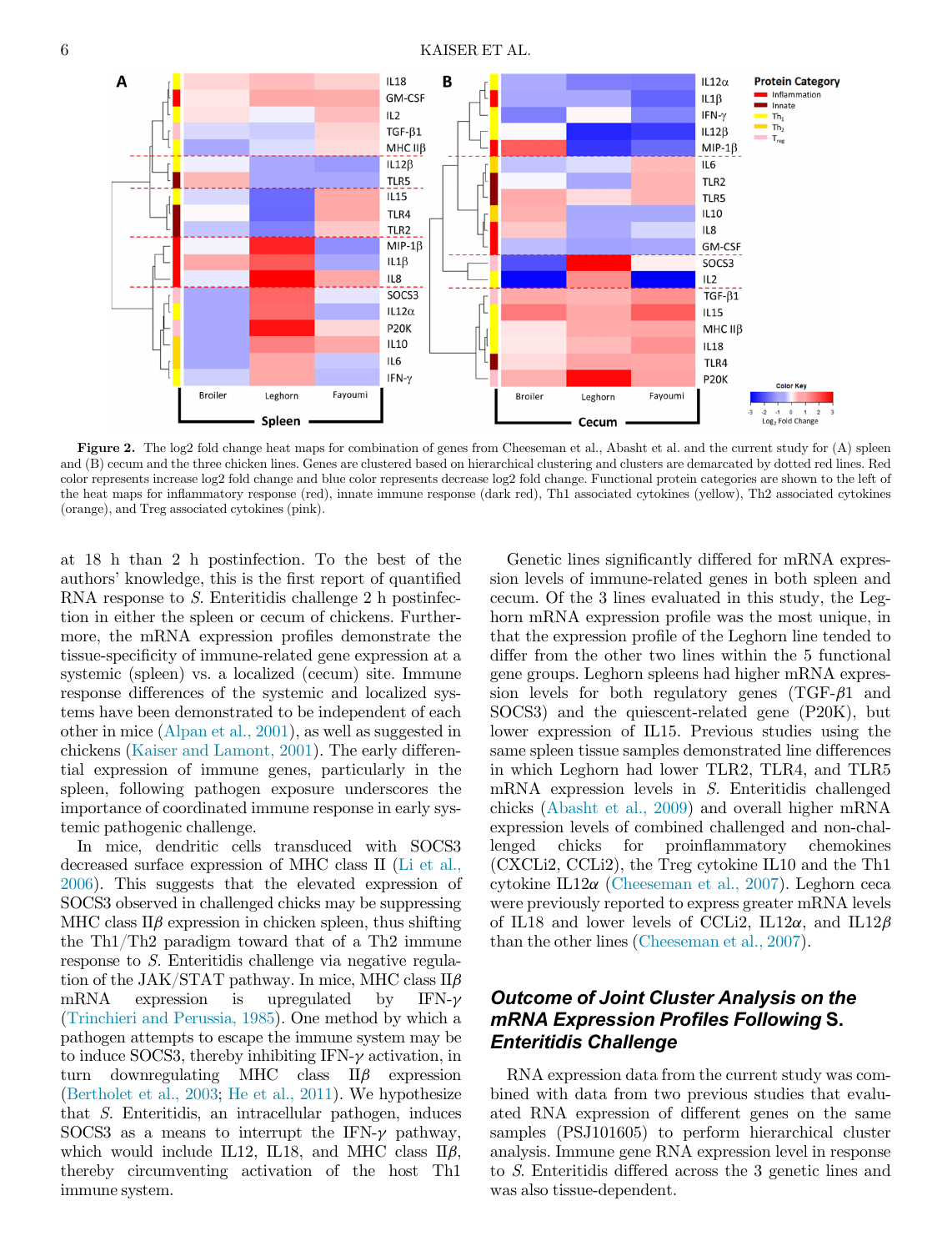In the spleen, the Leghorn line responded to S Enteritidis challenge primarily through increased expression of inflammatory genes (MIP-1 $\beta$ , IL1 $\beta$ , and IL8) and genes from Th1 (IL12 $\alpha$  and IFN- $\gamma$ ), Th2 (IL6 and IL10) and Treg (SOCS3 and P20K) suggesting an inflammatory response with some T-helper cells involvement. In contrast, the Fayoumi line responded in the spleen primarily through mild increase expression of innate genes (TLR4 and TLR2), Th1 (IL2, IL15, IL18, and MHC  $\text{I}\text{I}\beta$ ), and Treg  $(TGF- $\beta$ 1) suggesting a greater innate immune$ response with a different set of T-helper cells involvement from the Leghorn line. The broiler line response was generally milder, which was more similar to the Fayoumi line.

In the cecum, the genetic effect among the 3 lines was much more consistent including T-cell mediated response with increased expression of genes from Th1 (IL15, IL18, MHC II $\beta$ ) and Treg (TGF- $\beta$ 1 and P20K) groups and decreased expression of genes from Th1  $(IL12\alpha, IL12\beta, \text{ and IFN-}\gamma)$  and inflammation  $(IL1\beta \text{ and } I\beta)$  $MIP-1\beta$ ) groups. There were a couple of notable exceptions; the Leghorn line had a strong increased expression for SOCS3 (Treg) and IL2 (Th1) that had decreased expression in both broiler and Fayoumi lines.

Combined analysis of the data from the current study and previous companion studies suggest that there are genetic differences in immune response to S. Enteritidis in which the Leghorn line utilizes more of an adaptive immune response than the Fayoumi and broiler lines. These genetic differences in immune response mRNA profiles could also be associated with disease resistance ([Swaggerty et al., 2017](#page-7-22)). It has been suggested as a general phenomenon that indigenous breeds have greater disease resistance through natural selection over multiple generations [\(Schou et al., 2010\)](#page-7-35). The mRNA expression profile identified in this study from the noncommercially selected Fayoumi line, which is generally more resistant to pathogen challenge [\(Deist et al., 2017](#page-7-36); [Wang et al., 2014](#page-8-4)), may thus constitute a desirable profile of gene expression for disease resistance. The nonselected Fayoumi line has also been reported to be more immunologically responsive to S. Enteriditis when compared to the same Leghorn and broiler lines ([Redmond et al., 2009\)](#page-7-37). In that study, heterophils of the 3 lines were challenged in vitro with S. Enteritidis and the Fayoumi line had greater expression level of IL10, IL6, TGR- $\beta$ 1, and GM-CSF with an intermediate expression of TLR4 RNA.

<span id="page-6-0"></span>Previously it has been demonstrated that macrophages isolated from the Leghorn line utilized in the current study are hyporesponsive to LPS stimulation and have low expression levels of inducible nitric oxide synthase (iNOS) mRNA, compared to another Leghorn line and a macrophage cell line, MQ-NCSU [\(Hussain and Qure](#page-7-38)[shi, 1997](#page-7-38)). Additionally, production of nitric oxide in HD11 cells is suppressed by S. Enteritidis challenge ([He et al., 2011](#page-7-17)). The lower expression profile of Leghorn for the innate functional genes, in particularly TLR4 at a systemic infection site (spleen) supports the Leghorn's relative hyporesponse to LPS, compared to the Fayoumi

line. As a pivotal antigen of Gram negative bacteria such as S. Enteritidis, immune response to LPS has been used to model a Gram negative challenge [\(Monson et al.,](#page-7-39) [2019](#page-7-39)). Additionally, macrophages from a Salmonellaresistant chicken line had a more active proinflammatory response to S. Gallinarum and S. Typhimurium than a Salmonella-susceptible line, suggesting that the resistant chicken line may be more capable of inducing a cellular response to Salmonella challenge [\(Wigley et al., 2006](#page-8-5)). This hypothesis suggests that, for the current study, the Fayoumi and Leghorn lines, which have an overall more immune activated response compared to the broiler line in the cecum, are more resistant to S. Enteritidis challenge than the broiler.

Chickens that are susceptible or resistant to S. Enteritidis challenge have differences in RNAseq data that demonstrate immune responsiveness differences (P. [Li et al., 2018\)](#page-7-40). The combined joint analysis illustrates that the 3 lines have differing mRNA expression profiles in response to S. Enteritidis challenge, thus demonstrating genetic variation altering the overall immune response. The genetic variation in immune response among these lines is further supported by the previous report that these three genetic lines differed in their immune gene expression profiles in response to having  $\beta$ -glucan or ascorbic acid added to the diet as an immune modulator [\(Redmond et al., 2010](#page-7-41)).

Collectively, these data demonstrate that the genetic lines differ in immune response to S. Enteritidis at both local and systemic immune sites. Furthermore, these genetic line-based immune response profile differences to S. Enteritidis challenge vary in magnitude across the various facets of the immune response. Therefore, immune response differences to S. Enteritidis infection are likely driven by specific immune functions which are preferentially activated in different tissues in a linedependent manner. These differences in immune response profiles help to further define disease resistance/susceptibility within specific chicken lines.

#### ACKNOWLEDGMENTS

This work was supported by USDA Animal Health funds project 5620 and Multistate Research funds project 5552. Pete Kaiser was supported by a Biotechnology and Biological Sciences Research Council Institute Strategic Programme Grant to the Institute for Animal Health.

### DISCLOSURES

The authors have no conflicts of interest to disclose.

### REFERENCES

[Abasht, B., M. G. Kaiser, J. van der Poel, and S. J. Lamont. 2009.](http://refhub.elsevier.com/S0032-5791(21)00626-X/sbref0001) [Genetic lines differ in Toll-like receptor gene expression in spleens](http://refhub.elsevier.com/S0032-5791(21)00626-X/sbref0001) [of chicks inoculated with Salmonella enteric serovar Enteritidis.](http://refhub.elsevier.com/S0032-5791(21)00626-X/sbref0001) [Poult. Sci. 88:744](http://refhub.elsevier.com/S0032-5791(21)00626-X/sbref0001)–749.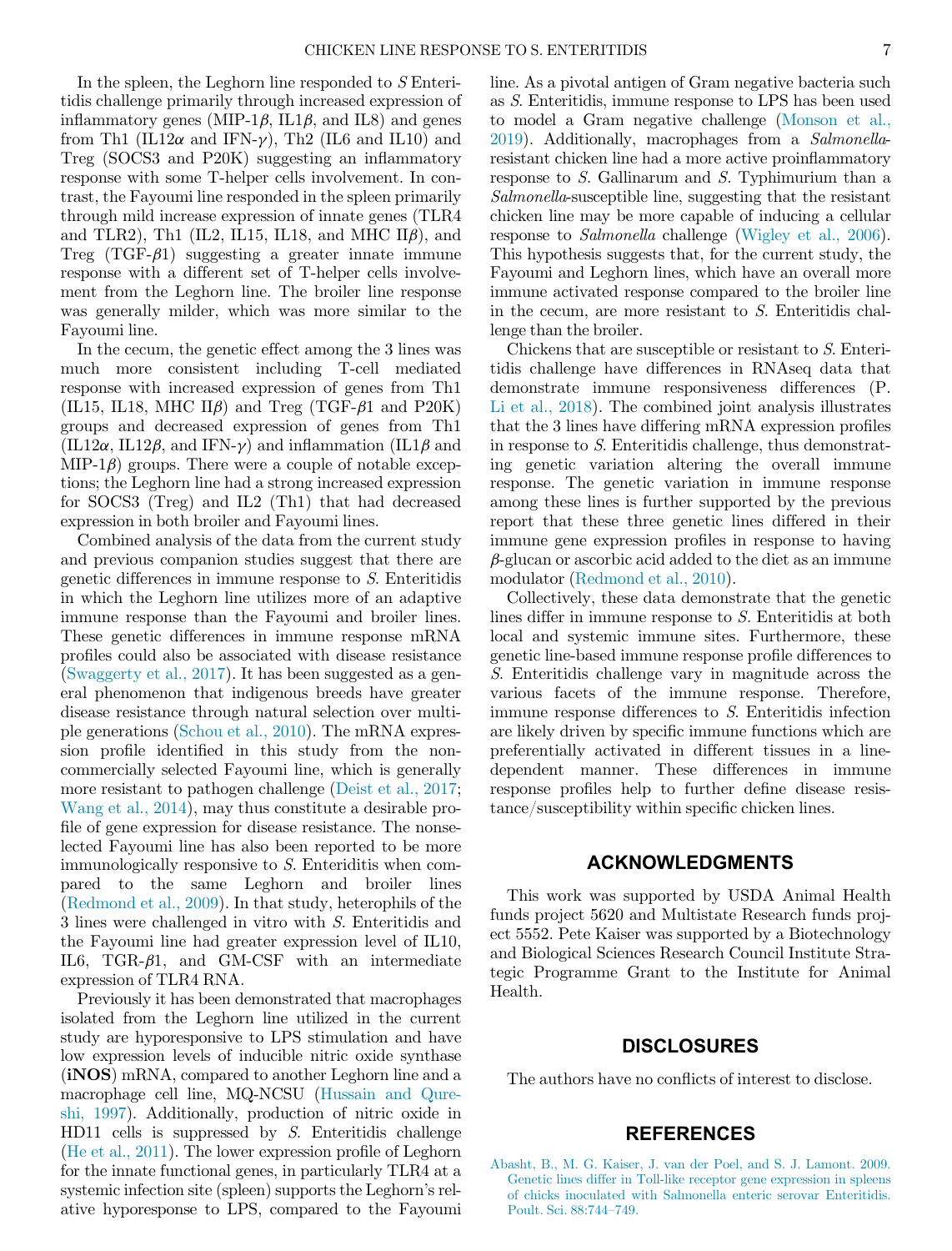- <span id="page-7-32"></span><span id="page-7-24"></span>[Alpan, O., G. Rudomen, and P. Matzinger. 2001. The role of dendritic](http://refhub.elsevier.com/S0032-5791(21)00626-X/sbref0002) [cells, B cells and M cells in gut-oriented immune responses. J.](http://refhub.elsevier.com/S0032-5791(21)00626-X/sbref0002) [Immunol. 166:4843](http://refhub.elsevier.com/S0032-5791(21)00626-X/sbref0002)–4852.
- <span id="page-7-40"></span><span id="page-7-20"></span><span id="page-7-9"></span>[Avery, S., L. Rothwell, W. D. J. Degen, V. E. C. J. Schijns, J. Young,](http://refhub.elsevier.com/S0032-5791(21)00626-X/sbref0003) [J. Kaufman, and P. Kaiser. 2004. Characterization of the](http://refhub.elsevier.com/S0032-5791(21)00626-X/sbref0003) first non[mammalian T2 cytokine gene cluster: the cluster contains func](http://refhub.elsevier.com/S0032-5791(21)00626-X/sbref0003)[tional single-copy genes for IL-3, IL-4, IL-13, and GM-CSF, a gene](http://refhub.elsevier.com/S0032-5791(21)00626-X/sbref0003) [for IL-5 that appears to be a pseudogene, and a gene encoding](http://refhub.elsevier.com/S0032-5791(21)00626-X/sbref0003) [another cytokine like transcript, KK34. J. Interferon Cytokine](http://refhub.elsevier.com/S0032-5791(21)00626-X/sbref0003) [Res. 24:600](http://refhub.elsevier.com/S0032-5791(21)00626-X/sbref0003)–610.
- <span id="page-7-23"></span><span id="page-7-6"></span>[Bar-Shira, E., and A. Friedman. 2018. Innate immune functions of](http://refhub.elsevier.com/S0032-5791(21)00626-X/sbref0004) [avian intestinal epithelial cells: response to bacterial stimuli and](http://refhub.elsevier.com/S0032-5791(21)00626-X/sbref0004) [localization of responding cells in the developing avian digestive](http://refhub.elsevier.com/S0032-5791(21)00626-X/sbref0004) [tract. PLOS One 13:e0200393.](http://refhub.elsevier.com/S0032-5791(21)00626-X/sbref0004)
- <span id="page-7-13"></span><span id="page-7-5"></span>[Bar-Shira, E., D. Sklan, and A. Friedman. 2003. Establishment of](http://refhub.elsevier.com/S0032-5791(21)00626-X/sbref0005) [immune competence in the avian GALT during the immediate](http://refhub.elsevier.com/S0032-5791(21)00626-X/sbref0005) [post-hatch period. Dev. Comp. Immunol. 27:147](http://refhub.elsevier.com/S0032-5791(21)00626-X/sbref0005)–157.
- <span id="page-7-18"></span><span id="page-7-12"></span>[Beal, R. K., C. Powers, P. Wigley, A. Barrow, and A. L. Smith. 2004.](http://refhub.elsevier.com/S0032-5791(21)00626-X/sbref0006) [Temporal dynamics of the cellular, humoral and cytokine responses](http://refhub.elsevier.com/S0032-5791(21)00626-X/sbref0006) [in chickens during primary and secondary infection with](http://refhub.elsevier.com/S0032-5791(21)00626-X/sbref0006) Salmonella enterica [serovar Typhimurium. Avian Pathol 33:25](http://refhub.elsevier.com/S0032-5791(21)00626-X/sbref0006)–33.
- <span id="page-7-15"></span>[Belkaid, Y., and B. T. Rouse. 2005. Natural regulatory T cells in](http://refhub.elsevier.com/S0032-5791(21)00626-X/sbref0007) [infectious disease. Nat. Immunol. 6:353](http://refhub.elsevier.com/S0032-5791(21)00626-X/sbref0007)–360.
- <span id="page-7-34"></span><span id="page-7-10"></span>[Bertholet, S., H. L. Dickensheets, F. Sheikh, A. A. Gam,](http://refhub.elsevier.com/S0032-5791(21)00626-X/sbref0008) [R. P. Donnelly, and R. T. Kenney. 2003.](http://refhub.elsevier.com/S0032-5791(21)00626-X/sbref0008) Leishmania donovani[induced expression of suppressor of cytokine signaling 3 in human](http://refhub.elsevier.com/S0032-5791(21)00626-X/sbref0008) [macrophages: a novel mechanism for intracellular parasite sup](http://refhub.elsevier.com/S0032-5791(21)00626-X/sbref0008)[pression of activation. Infect. Immun. 71:2095](http://refhub.elsevier.com/S0032-5791(21)00626-X/sbref0008)–2101.
- <span id="page-7-39"></span><span id="page-7-31"></span>[Cheeseman, J. H., M. G. Kaiser, C. Ciraci, P. Kaiser, and](http://refhub.elsevier.com/S0032-5791(21)00626-X/sbref0009) [S. J. Lamont. 2007. Breed effect on early cytokine mRNA expres](http://refhub.elsevier.com/S0032-5791(21)00626-X/sbref0009)[sion in spleen and cecum of chickens with and without](http://refhub.elsevier.com/S0032-5791(21)00626-X/sbref0009) Salmonella enteritidis [infection. Dev. Comp. Immunol. 31:52](http://refhub.elsevier.com/S0032-5791(21)00626-X/sbref0009)–60.
- <span id="page-7-25"></span><span id="page-7-11"></span><span id="page-7-8"></span>[Degen, W. G. J., N. van Daal, L. Rothwell, P. Kaiser, and](http://refhub.elsevier.com/S0032-5791(21)00626-X/sbref0010) [V. E. J. C. Schijns. 2005. Th1/Th2 polarization by viral and hel](http://refhub.elsevier.com/S0032-5791(21)00626-X/sbref0010)[minth infection in birds. Vet. Microbiol. 105:163](http://refhub.elsevier.com/S0032-5791(21)00626-X/sbref0010)–167.
- <span id="page-7-37"></span><span id="page-7-2"></span>[Desmidt, M., R. Ducatelle, and F. Haesebrouck. 1998. Immunohisto](http://refhub.elsevier.com/S0032-5791(21)00626-X/sbref0011)[chemical observations in the ceca of chickens infected with](http://refhub.elsevier.com/S0032-5791(21)00626-X/sbref0011) Salmonella enteritidis [phage type four. Poult. Sci. 77:73](http://refhub.elsevier.com/S0032-5791(21)00626-X/sbref0011)–74.
- <span id="page-7-41"></span><span id="page-7-36"></span>[Deist, M. S., R. A. Gallardo, D. A. Bunn, T. R. Kelly, J. C. Dekkers,](http://refhub.elsevier.com/S0032-5791(21)00626-X/sbref0012) [H. Zhou, and S. J. Lamont. 2017. Novel mechanisms revealed in](http://refhub.elsevier.com/S0032-5791(21)00626-X/sbref0012) [the trachea transcriptome of resistant and susceptible chicken lines](http://refhub.elsevier.com/S0032-5791(21)00626-X/sbref0012) [following infection with Newcastle disease virus. Clin. Vaccine](http://refhub.elsevier.com/S0032-5791(21)00626-X/sbref0012) [Immunol. 24, Pii: CVI.00027-17.](http://refhub.elsevier.com/S0032-5791(21)00626-X/sbref0012)
- <span id="page-7-14"></span><span id="page-7-1"></span>[Doyle, M. P., and E. P. Erickson. 2006. Reducing the carriage of food](http://refhub.elsevier.com/S0032-5791(21)00626-X/sbref0013)[borne pathogens in livestock and poultry. Poult. Sci. 85:960](http://refhub.elsevier.com/S0032-5791(21)00626-X/sbref0013)–973.
- <span id="page-7-3"></span>[Eckmann, L., and M. F. Kagnoff. 2001. Cytokines on host defense](http://refhub.elsevier.com/S0032-5791(21)00626-X/sbref0014) [against Salmonella. Microb. Infect. 3:1191](http://refhub.elsevier.com/S0032-5791(21)00626-X/sbref0014)–2000.
- <span id="page-7-30"></span><span id="page-7-19"></span>[Fujimoto, M., and T. Naka. 2003. Regulation of cytokine signaling by](http://refhub.elsevier.com/S0032-5791(21)00626-X/sbref0015) [SOCS family molecules. Trends Immunol 24:659](http://refhub.elsevier.com/S0032-5791(21)00626-X/sbref0015)–666.
- <span id="page-7-4"></span><span id="page-7-0"></span>[Guard-Petter, J. 2001. The chicken, the egg and](http://refhub.elsevier.com/S0032-5791(21)00626-X/sbref0016) Salmonella enteritidis[. Environ. Microbiol. 3:421](http://refhub.elsevier.com/S0032-5791(21)00626-X/sbref0016)–430.
- <span id="page-7-35"></span><span id="page-7-17"></span>[He, H., K. J. Genovese, and M. H. Kogut. 2011. Modulation of](http://refhub.elsevier.com/S0032-5791(21)00626-X/sbref0017) chicken macrophage effector function by  $T_H1/T_H2$  cytokines. [Cytokines 53:363](http://refhub.elsevier.com/S0032-5791(21)00626-X/sbref0017)–369.
- <span id="page-7-38"></span>[Hussain, I., and M. A. Qureshi. 1997. Nitric oxide synthase activity](http://refhub.elsevier.com/S0032-5791(21)00626-X/sbref0018) [and mRNA expression in chicken macrophages. Poult. Sci.](http://refhub.elsevier.com/S0032-5791(21)00626-X/sbref0018) [76:1524](http://refhub.elsevier.com/S0032-5791(21)00626-X/sbref0018)–1530.
- <span id="page-7-29"></span><span id="page-7-16"></span>[Kaiser, M. G., J. H. Cheeseman, P. Kaiser, and S. J. Lamont. 2006.](http://refhub.elsevier.com/S0032-5791(21)00626-X/sbref0019) [Cytokine expression in chicken peripheral blood mononuclear cells](http://refhub.elsevier.com/S0032-5791(21)00626-X/sbref0019) [after in vitro exposure to](http://refhub.elsevier.com/S0032-5791(21)00626-X/sbref0019) Salmonella enterica serovar Enteritidis. [Poult. Sci. 85:1907](http://refhub.elsevier.com/S0032-5791(21)00626-X/sbref0019)–1911.
- <span id="page-7-33"></span><span id="page-7-21"></span>[Kaiser, M. G., and S. J. Lamont. 2001. Genetic line differences in sur](http://refhub.elsevier.com/S0032-5791(21)00626-X/sbref0020)[vival and pathogen load in young layer chicks after](http://refhub.elsevier.com/S0032-5791(21)00626-X/sbref0020) Salmonella enterica [serovar Enteritidis exposure. Poult. Sci 80:1105](http://refhub.elsevier.com/S0032-5791(21)00626-X/sbref0020)–1108.
- <span id="page-7-27"></span>[Kaiser, M. G., and S. J. Lamont. 2002. Microsatellites linked to](http://refhub.elsevier.com/S0032-5791(21)00626-X/sbref0021) Salmonella [enterica serovar Enteritidis burden in spleen and cecal](http://refhub.elsevier.com/S0032-5791(21)00626-X/sbref0021) [content of young F1 broiler-cross chicks. Poult. Sci. 81:657](http://refhub.elsevier.com/S0032-5791(21)00626-X/sbref0021)–663.
- <span id="page-7-26"></span><span id="page-7-22"></span>[Kaiser, P., L. Rothwell, E. E. Galyov, P. A. Barrow, J. Burnside, and](http://refhub.elsevier.com/S0032-5791(21)00626-X/sbref0022) [P. Wigley. 2000. Differential cytokine expression in avian cells in](http://refhub.elsevier.com/S0032-5791(21)00626-X/sbref0022) response to invasion by [Salmonella typhimurium, Salmonella](http://refhub.elsevier.com/S0032-5791(21)00626-X/sbref0022) [enteritidis and Salmonella gallinarum](http://refhub.elsevier.com/S0032-5791(21)00626-X/sbref0022). Microbiol 146:3217–3226.
- <span id="page-7-28"></span><span id="page-7-7"></span>[Kogut, M. H., L. Rothwell, and P. Kaiser. 2003. Differential regula](http://refhub.elsevier.com/S0032-5791(21)00626-X/sbref0023)[tion of cytokine gene expression by avian heterophils during recep](http://refhub.elsevier.com/S0032-5791(21)00626-X/sbref0023)[tor-mediated phagocytosis of opsonized and nonopsonized](http://refhub.elsevier.com/S0032-5791(21)00626-X/sbref0023) Salmonella enteritidis[. J. Interferon Cytokine Res. 23:319](http://refhub.elsevier.com/S0032-5791(21)00626-X/sbref0023)–327.
- [Lamont, S. J. 2003. Unique population designs used to address molec](http://refhub.elsevier.com/S0032-5791(21)00626-X/sbref0024)[ular genetics questions in poultry. Poult. Sci. 82:882](http://refhub.elsevier.com/S0032-5791(21)00626-X/sbref0024)–884.
- [Li, Y., N. Chu, A. Rostami, and G. Zhang. 2006. Dendritic cells trans](http://refhub.elsevier.com/S0032-5791(21)00626-X/sbref0025)[duced with SOCS-3 exhibit a tolerogenic/DC2 phenotype that](http://refhub.elsevier.com/S0032-5791(21)00626-X/sbref0025) [directs type 2 Th cell differentiation in vitro and in vivo. J. Immu](http://refhub.elsevier.com/S0032-5791(21)00626-X/sbref0025)[nol. 177:1679](http://refhub.elsevier.com/S0032-5791(21)00626-X/sbref0025)–1688.
- [Li, P., W. Fan, N. Everaert, R. Liu, Q. Li, M. Zheng, H. Cui, G. Zhao,](http://refhub.elsevier.com/S0032-5791(21)00626-X/sbref0026) [and J. Wen. 2018. Messenger RNA sequencing and pathway analy](http://refhub.elsevier.com/S0032-5791(21)00626-X/sbref0026)[sis provide novel insight into the susceptibility to](http://refhub.elsevier.com/S0032-5791(21)00626-X/sbref0026) Salmonella enteritidis [infection in chickens. Front. Genet. 9:Art. 256.](http://refhub.elsevier.com/S0032-5791(21)00626-X/sbref0026)
- [Li, X., C. Nie, Z. Zhang, Q. Wang, P. Shao, Q. Zhao, Y. Chen,](http://refhub.elsevier.com/S0032-5791(21)00626-X/sbref0027) [D. Wang, Y. Li, W. Jiao, L. Li, S. Qin, L. He, Y. Jia, Z. Ning, and](http://refhub.elsevier.com/S0032-5791(21)00626-X/sbref0027) [L. Qu. 2018. Evaluation of genetic resistance to](http://refhub.elsevier.com/S0032-5791(21)00626-X/sbref0027) Salmonella Pullo[rum in three chicken lines. Poult. Sci. 97:764](http://refhub.elsevier.com/S0032-5791(21)00626-X/sbref0027)–769.
- [Lillehoj, H. S., W. Min, K. D. Choi, U. S. Babu, J. Burside,](http://refhub.elsevier.com/S0032-5791(21)00626-X/sbref0028) [T. Miyamoto, B. M. Rosenthal, and E. P. Lillehoj. 2001. Molecu](http://refhub.elsevier.com/S0032-5791(21)00626-X/sbref0028)[lar, cellular, and functional characterization of chicken cytokines](http://refhub.elsevier.com/S0032-5791(21)00626-X/sbref0028) [homologous to mammalian IL-15 and IL-2. Vet. Immunol. Immu](http://refhub.elsevier.com/S0032-5791(21)00626-X/sbref0028)[nopath. 82:229](http://refhub.elsevier.com/S0032-5791(21)00626-X/sbref0028)–244.
- [Mayne, R. K., F. Powell, R. W. Else, P. Kaiser, and](http://refhub.elsevier.com/S0032-5791(21)00626-X/sbref0029) [P. M. Hocking. 2007. Foot pad dermatitis in growing turkeys is](http://refhub.elsevier.com/S0032-5791(21)00626-X/sbref0029) [associated with cytokine and cellular changes indicative of an](http://refhub.elsevier.com/S0032-5791(21)00626-X/sbref0029) infl[ammatory immune response. Avian Path 36:453](http://refhub.elsevier.com/S0032-5791(21)00626-X/sbref0029)–459.
- [Miller, M. M., and R. L. Taylor. 2016. Brief review of the chicken](http://refhub.elsevier.com/S0032-5791(21)00626-X/sbref0030) [Major Histocompatibility Complex: the genes, their distribution](http://refhub.elsevier.com/S0032-5791(21)00626-X/sbref0030) [on chromosome 16, and their contributions to disease resistance.](http://refhub.elsevier.com/S0032-5791(21)00626-X/sbref0030) [Poult. Sci. 95:375](http://refhub.elsevier.com/S0032-5791(21)00626-X/sbref0030)–392.
- [Monson, M. S., A. G. Van Goor, M. E. Persia, M. F. Rothschild,](http://refhub.elsevier.com/S0032-5791(21)00626-X/sbref0031) [C. J. Schmidt, and S. J. Lamont. 2019. Genetic lines respond](http://refhub.elsevier.com/S0032-5791(21)00626-X/sbref0031) [uniquely within the chicken thymic transcriptome to acute heat](http://refhub.elsevier.com/S0032-5791(21)00626-X/sbref0031) [stress and low dose lipopolysaccharide. Sci. Rep 9:13649.](http://refhub.elsevier.com/S0032-5791(21)00626-X/sbref0031)
- [National Research Council. 1994. Nutrient Requirements of Poultry.](http://refhub.elsevier.com/S0032-5791(21)00626-X/sbref0032) [9th rev. ed National Academy Press, Washington, DC.](http://refhub.elsevier.com/S0032-5791(21)00626-X/sbref0032)
- [Qureshi, M. A. 2003. Avian macrophage and immune response: an](http://refhub.elsevier.com/S0032-5791(21)00626-X/sbref0033) [overview. Poult. Sci. 82:691](http://refhub.elsevier.com/S0032-5791(21)00626-X/sbref0033)–698.
- [Redmond, S. B., P. Chuammitri, C. B. Andreasen, D. Pali](http://refhub.elsevier.com/S0032-5791(21)00626-X/sbref0035)c[, and](http://refhub.elsevier.com/S0032-5791(21)00626-X/sbref0035) [S. J. Lamont. 2009. Chicken heterophils from commercially](http://refhub.elsevier.com/S0032-5791(21)00626-X/sbref0035) [selected and non-selected genetic lines express cytokines differently](http://refhub.elsevier.com/S0032-5791(21)00626-X/sbref0035) [after in vitro exposure to Salmonella enteritidis. Vet. Immunol.](http://refhub.elsevier.com/S0032-5791(21)00626-X/sbref0035) [Immunopathol. 132:129](http://refhub.elsevier.com/S0032-5791(21)00626-X/sbref0035)–134.
- [Redmond, S. B., R. M. Tell, D. Coble, C. Mueller, D. Pali](http://refhub.elsevier.com/S0032-5791(21)00626-X/sbref0036)c[,](http://refhub.elsevier.com/S0032-5791(21)00626-X/sbref0036) [C. B. Andreasen, and S. J. Lamont. 2010. Differential splenic cyto](http://refhub.elsevier.com/S0032-5791(21)00626-X/sbref0036)[kine responses to dietary immune modulation by diverse chicken](http://refhub.elsevier.com/S0032-5791(21)00626-X/sbref0036) [lines. Poult. Sci. 89:1635](http://refhub.elsevier.com/S0032-5791(21)00626-X/sbref0036)–1641.
- [Rothwell, L., J. R. Young, R. Zoorob, C. A. Whittaker, P. Hesketh,](http://refhub.elsevier.com/S0032-5791(21)00626-X/sbref0037) [A. Archer, A. L. Smith, and P. Kaiser. 2004. Cloning and charac](http://refhub.elsevier.com/S0032-5791(21)00626-X/sbref0037)[terization of chicken IL-10 and its role in the immune response to](http://refhub.elsevier.com/S0032-5791(21)00626-X/sbref0037) Eimeria maxima[. J. Immunol. 173:2675](http://refhub.elsevier.com/S0032-5791(21)00626-X/sbref0037)–2682.
- [SAS Institute. 2000.](http://refhub.elsevier.com/S0032-5791(21)00626-X/sbref0038)  $JMP^{\circledast}$  [Statistics and Graphics Guide. Pro 15](http://refhub.elsevier.com/S0032-5791(21)00626-X/sbref0038) [SAS Institute, Inc., Cary, NC.](http://refhub.elsevier.com/S0032-5791(21)00626-X/sbref0038)
- [Schat, K. A., and T. J. Myers. 1991. Avian intestinal immunity. Crit.](http://refhub.elsevier.com/S0032-5791(21)00626-X/sbref0039) [Rev. Poult. Biol. 3:19](http://refhub.elsevier.com/S0032-5791(21)00626-X/sbref0039)–34.
- [Schou, T. W., R. Labouriau, A. Permin, J. P. Christensen,](http://refhub.elsevier.com/S0032-5791(21)00626-X/sbref0040) [P. Sørensen, H. P. Cu, V. K. Nguyen, and](http://refhub.elsevier.com/S0032-5791(21)00626-X/sbref0040) [H. R. Juul-Madsen. 2010. MHC haplotype and susceptibility to](http://refhub.elsevier.com/S0032-5791(21)00626-X/sbref0040) experimental infections ([Salmonella Enteritidis, Pasteurella multo](http://refhub.elsevier.com/S0032-5791(21)00626-X/sbref0040)cida, Ascaridia galli[\) in a commercial and an indigenous chicken](http://refhub.elsevier.com/S0032-5791(21)00626-X/sbref0040) [breed. Vet. Immunol. Immunopath. 135:52](http://refhub.elsevier.com/S0032-5791(21)00626-X/sbref0040)–63.
- [Swaggerty, C. L., P. Kaiser, L. Rothwell, I. Y. Pevzner, and](http://refhub.elsevier.com/S0032-5791(21)00626-X/sbref0041) [M. H. Kogut. 2006. Heterophil cytokine mRNA from genetically](http://refhub.elsevier.com/S0032-5791(21)00626-X/sbref0041) [distinct lines of chickens with differential heterophil-mediated](http://refhub.elsevier.com/S0032-5791(21)00626-X/sbref0041) [innate immune responses. Avian Pathol 35:102](http://refhub.elsevier.com/S0032-5791(21)00626-X/sbref0041)–108.
- [Swaggerty, C. L., I. Y. Pevzner, and M. H. Kogut. 2014. Selection for](http://refhub.elsevier.com/S0032-5791(21)00626-X/sbref0042) pro-infl[ammatory mediators yield chickens with increased resis](http://refhub.elsevier.com/S0032-5791(21)00626-X/sbref0042)tance against Salmonella enterica [serovar Enteritidis. Poult. Sci.](http://refhub.elsevier.com/S0032-5791(21)00626-X/sbref0042) [93:535](http://refhub.elsevier.com/S0032-5791(21)00626-X/sbref0042)–544.
- [Swaggerty, C. L., I. Y. Pevzner, H. He, K. J. Genovese, and](http://refhub.elsevier.com/S0032-5791(21)00626-X/sbref0043) [M. H. Kogut. 2017. Selection for pro-in](http://refhub.elsevier.com/S0032-5791(21)00626-X/sbref0043)flammatory mediators pro[duces chickens more resistant to](http://refhub.elsevier.com/S0032-5791(21)00626-X/sbref0043) Campylobacter jejuni. Poult. Sci. [96:1623](http://refhub.elsevier.com/S0032-5791(21)00626-X/sbref0043)–1627.
- [Tang, Y., N. Foster, M. A. Jones, and P. A. Barrow. 2018. Model](http://refhub.elsevier.com/S0032-5791(21)00626-X/sbref0044) of persistent Salmonella infection: [Salmonella enterica](http://refhub.elsevier.com/S0032-5791(21)00626-X/sbref0044) serovar [Pullorum modulates the immune response of chicken from a](http://refhub.elsevier.com/S0032-5791(21)00626-X/sbref0044) [Th17-type response towards a Th2-type response. Infect.](http://refhub.elsevier.com/S0032-5791(21)00626-X/sbref0044) [Immun. 86:e00307-18.](http://refhub.elsevier.com/S0032-5791(21)00626-X/sbref0044)